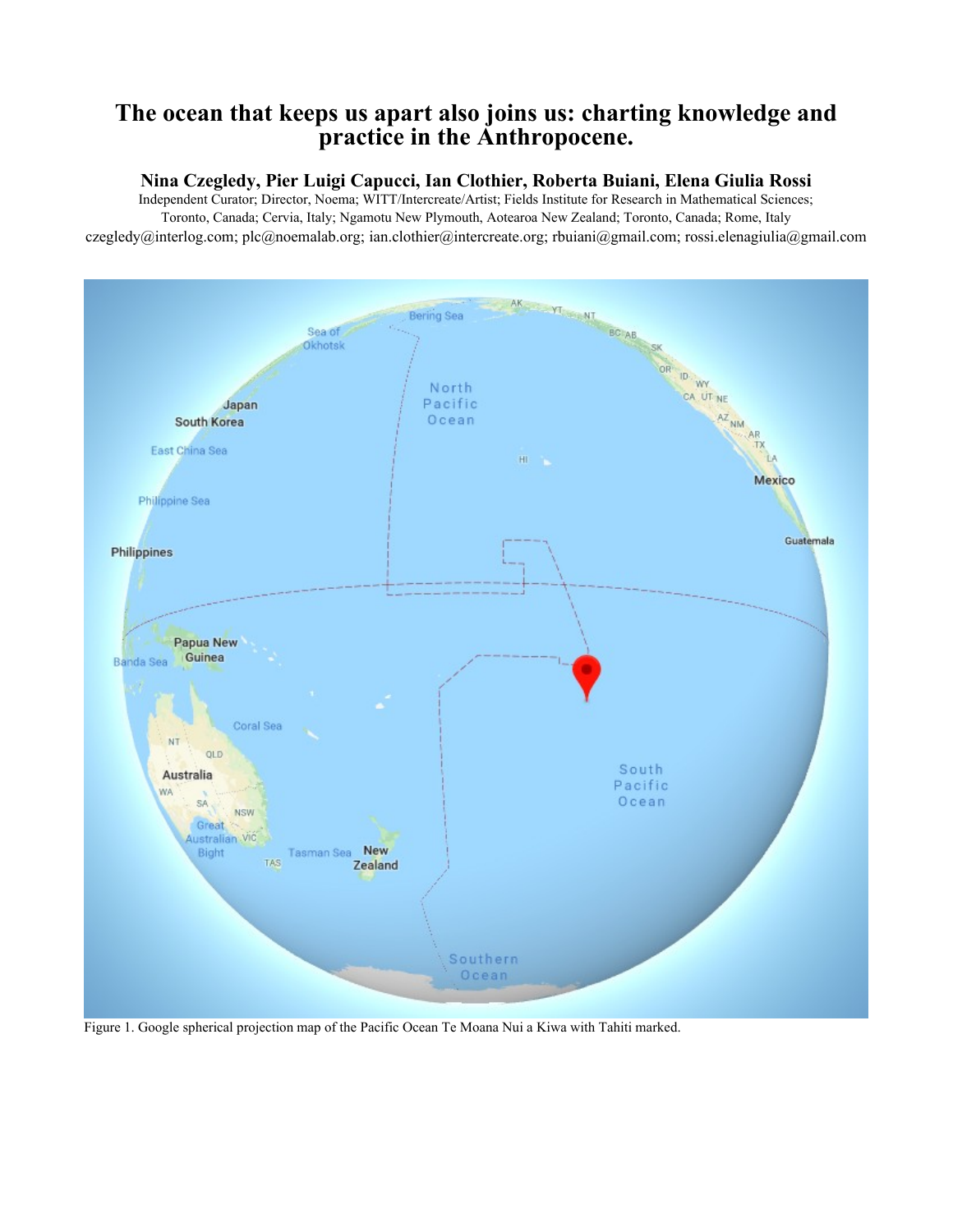#### **Abstract**

This panel consist of five experts who have collaborated across hemispheres of Earth in the context of environment. Collaboration has become increasingly common over the past 15 years, to now being a pre-eminent form of creative practice. Over the same period, the human connection to climate change has moved from being predominantly known in academia, to a situation where the climate crisis is widely acknowledged intergenerationally and across most mass media. This development has forced a revision of knowledge and theory, led to engagement with indigenous peoples and new sites for projects. The notion of the constitution of a sentient human being has changed, in particular moving out of solely Western conceptions. These forces have led to an activist re-orientation in creative practice, with ramifications for art, society, humanity and Earth which together lead to a re-shaping of language.

#### **Keywords**

Climate crisis, intercultural, interdisciplinarity, intergenerational, indigenous, new knowledge, art, science, culture, technology.

## **Introduction**

The panel will first sketch changes to the role and prominence of collaboration in practice, illustrated by reference to project activity. An awareness of art and science will then be introduced with reference to the work of David Bohm. The conception of life on Earth as an integrated whole forms an important connective point to the philosophies of indigenous peoples and is a foundation of contemporary sentience.

 This will be followed by an introduction to associated changes in theory and knowledge. From this basis, engagement with indigenous groups in project activity will be scoped, with particular reference to previous ISEA exhibitions.

 A change in philosophy as a result of the Anthropocene will be discussed along with a range of projects that engage with art, science, culture and technology with particular focus on the environment and activism as a basis for projects. The focus of the discussion will then turn to language, its role in shaping climate and the world, and the emergence of a new terminology geared to post-ecological scenarios, encompassing both organic and non-organic worlds and dimensions.

## **2004– 2019: collaboration**

The first panelist will discuss changes to the role and prominence in the past 15 years. In essence there has been a transition from informally arranged collaboration at events such as Polar Circuit and Solar Circuit. In these collaboration interests in art and science were melded based on the sensibility of those co-located.

 A trope in regard to cross hemisphere engagement was already set in place at this time, largely due to the commitment of participants. Since that time, project based activity around art-science collaboration has become a feature of calls to action: the deliberate framing of issues and projects around art-science interactions.

 In the context of knowledge, an important step outside of disciplinarity has taken place at this juncture. In 2004, most academic institutions were divisively split between disciplines, where the art department almost never engaged with the science department. While this remains the situation in many institutions (not for want of trying) it has mainly been left to interdisciplinary research centres to pick up on the thrust of interdisciplinarity and engender projects across disciplines though often away from the campus context.

 While commonly art and science were considered at opposite ends of some kind of knowledge spectrum, there were figures with a deeper awareness that foregrounded art-science interaction such as the scientist David Bohm among others. This introduces to the panel discussions, notions of interconnectedness and trans-disciplinarity.

 Presently cross-disciplinary teams connect from remote locations and collaborate in hybrid environments. Within the process of these collaborations many questions emerge such as how is the most important element defined in such collaboration? Are there any rules? Is there an applicable methodology? How are cultural differences approached? How are the underlying artistic, social and political moti-vations defined? While extensive flexibility, modularity<sup>[1](#page-1-0)</sup> and mutually satisfying professional and personal relationships seem to contribute to the ultimate success of the collaborative process many of these questions remain unanswered.

#### **2004 – 2019: theory**

<span id="page-1-0"></span>1

If the silos of disciplines are discarded, the consequences for knowledge are significant as categorization was previously the fundamental premise for knowledge acquisition by research.

 Importantly, when disciplinarity is dissolved, so too is the notion of knowledge as independent of culture. This is largely a Western colonization of thinking where the basis for knowledge acquisition is logic, rationality and propositional exploration followed by research and proof. That approach effectively privileged Western knowledge over that of cultures outside of the Western European cultural hemi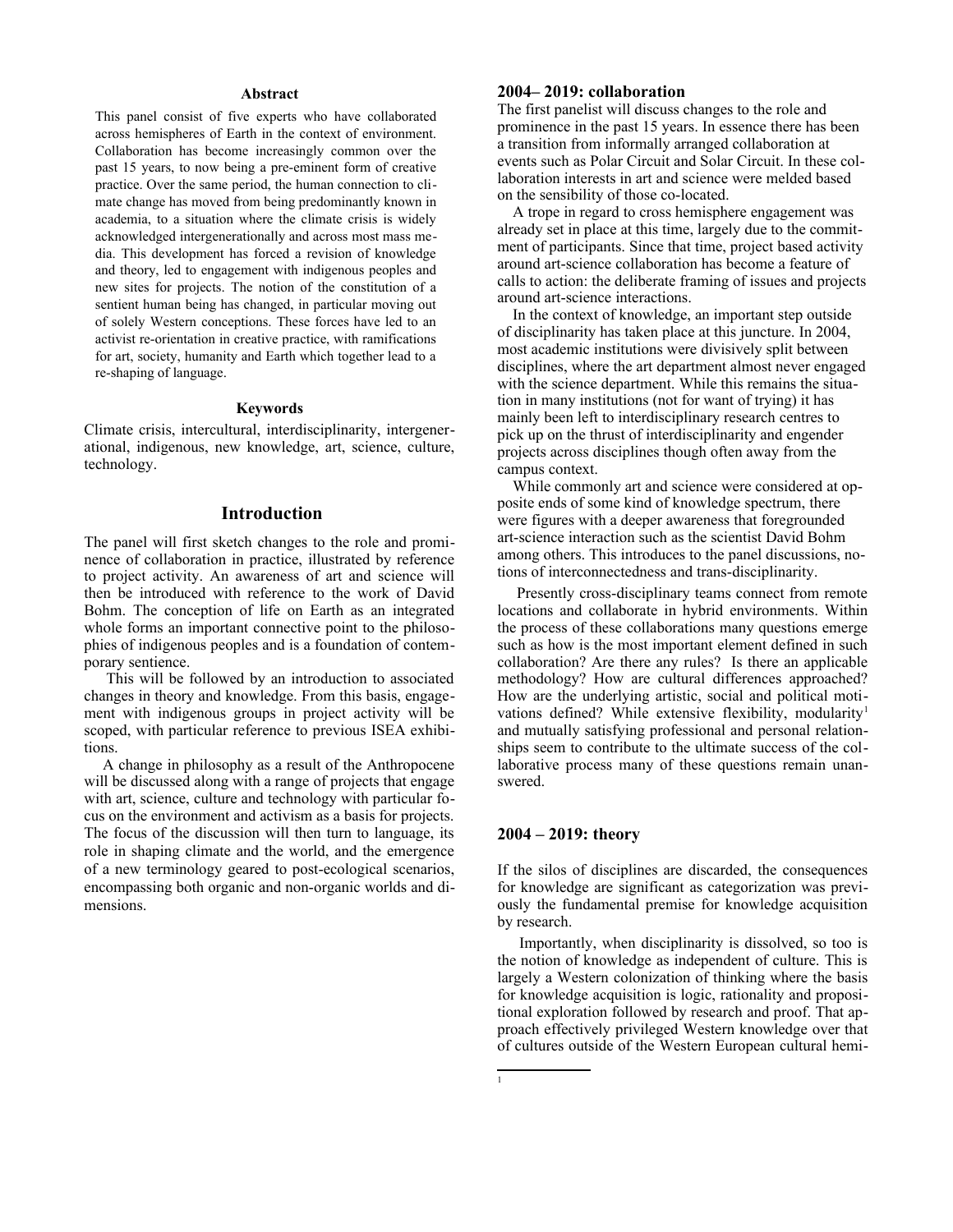sphere. This was sufficient to discount other forms of knowledge acquisition and excluded the knowledge base of indigenous and ethnic minorities.

 Interconnectedness and transdisciplinarity generate a new condition of sentience upon which knowledge is based and language is constructed. The Anthropocene imposes a reflection about the time span of the species and cultures in contrast to that of individuals. The Climate crisis implies a cognitive leap, a vision extended to a future that must be attempted to govern, although we will not be part of it. The challenge is going beyond the generational time, into an expanded and intergenerational dimension that overcomes the biological lifetime of many. It also implies a different vision of humanity and its relationship with the "non human" and the environment, as a complex dynamic intercourse among different cultures, towards a further level of awareness in a sort of new pact with the existing.

 On these topics the art\*science project has activated a three-year research program (2018-2020) on Climate Change, with conferences, exhibitions and projects. Art and science can collaborate in order to reflect on the present and to imagine the future, bringing together cultural institutions, scientists, artists, researchers to focus on environmental transformations and their geographical, ecological, economic and cultural impacts. Until now four events have been organized (Cervia, Rome, Urbino and Bologna), and some are in preparation.

## **ISEA 2004 – 2019 and SCANZ 2006 - 2018: engaging indigenous and ethnic minorities**

In contrast to conventional compartmentalized Western worldviews indigenous cultures across the world focus on a holistic understanding of Nature based on thousands of years of traditional experience - David Bohm, a noted physicist and originator of the casual interpretation of quantum theory, challenged established notions concerning the nature of reality and the order of the universe in his publications including Wholeness and Implicate Order (1980). The endorsement of the holistic nature of the world by David Bohm became an essential scientific argument.

 At ISEA2004 which occurred in Helsinki, Tallinn and on a cruise ship between that sailed via Stockholm, there was a project that attempted to connect both local ethnicities and hybrid Polynesian cultures through the development of the constitution of Leistavia, a portmanteau of Lei and stavia. The former is well known in Polynesian as a flower garland worn around the neck, which is also found in India. Stavia is a common suffix to place names in the Baltic and surrounding areas.

 The resultant constitution bore hallmarks from The Estonian constitution post Eastern bloc, and a unique cultural context in Polynesia – the 1838 Laws of Pitcairn Island, which gave all over 15 the vote (i.e. women were not excluded), protected cats and called for a Meritocratic Head of state. Ecological sustainable values were overwhelmingly voted for by the majority.

 By *ISEA2011:Istanbul*, a multicultural approach involved the indigenous people of Aotearoa New Zealand as part of the core concept and exemplars of a curated exhibition within the overall ISEA shows. *Te Kore Rongo Hungaora* incorporated a chart of Te Taiao Māori, the Māori universe.

 Then at *ISEA2012:Albuquerque*, the Māori conception of Wai or flow dominated in a curated selection of projects. At the request of the kaumatua guiding the project Dr Te Huirangi Waikerepuru, this project involved local indigenous Dineh-Navajo.

 Subsequently at *ISEA2019:Gwangju*, video works crossing the art-science and intercultural border were exhibited. These were based firstly on scanning a painting by contemporary Māori artist Wharehokasmith which was then converted to audio; the audio was then converted using generative video software. This created a video-audio art work.

 In between these exhibitions SCANZ residency, workshops, exhibitions and hui (symposia) events took place every two years in cultural partnership with Te Matahiapo in Aotearoa New Zealand. The basis for this cross cultural engagement was the consideration that part of the solution to climate change entailed involving the voice of indigenous peoples. This is an alteration of the sentient mind, and is a key driver to the current condition of knowledge.

 *SCANZ2015:water\*peace* attracted indigenous peoples from Aotearoa New Zealand, Canadian Inuit and Vanuatu, with core events at the historic settlement Parihaka. This developed into events in partnership with Maata Wharehoka, a Kaumatua (elder) and Kaitiaki (guardian) of one of three Whare Nui (meeting houses). *Water, Peace, Power 2016* attracted the participation of a representative of the Yorta Yorta people of Australia who collaborated with Australian artist Tracey Benson. It also folded in low emissions technology as an element of projects in a direct statement about the environment. *SCANZ 2018: He Punawai Hohourongo Pace, Water, Power* saw the location of the entire residency, hui and workshops at Parihaka, with Nina Czegedly co-ordinating Roger Malina Skyping into the Whare Nui Te Niho o Te Atiawa, meaning he spoke in a room containing images of ancestors and family of the people of the house. Residency workshops and hui at Parihaka are in total contrast to conventional exhibition and symposium venues, and facilitate engagement with the community in ways no conventional exhibition could.

### **Salty Reflections across spaces and seas**

Salt is a common and simultaneously precious substance, essential to the growth of life, yet able to destroy life; symbol of economic wealth and able to trigger environmental decline ...salt has many functions: not only do they differ radically, but they are also often located at opposing ends.

During *Art\*Science 2018*, a group of international artists and theorists converged in the city of Cervia, a popular seaside destination with an interesting history and architecture located on the North East coast of the Italian peninsula. The city is crossed by a canal connecting the sea